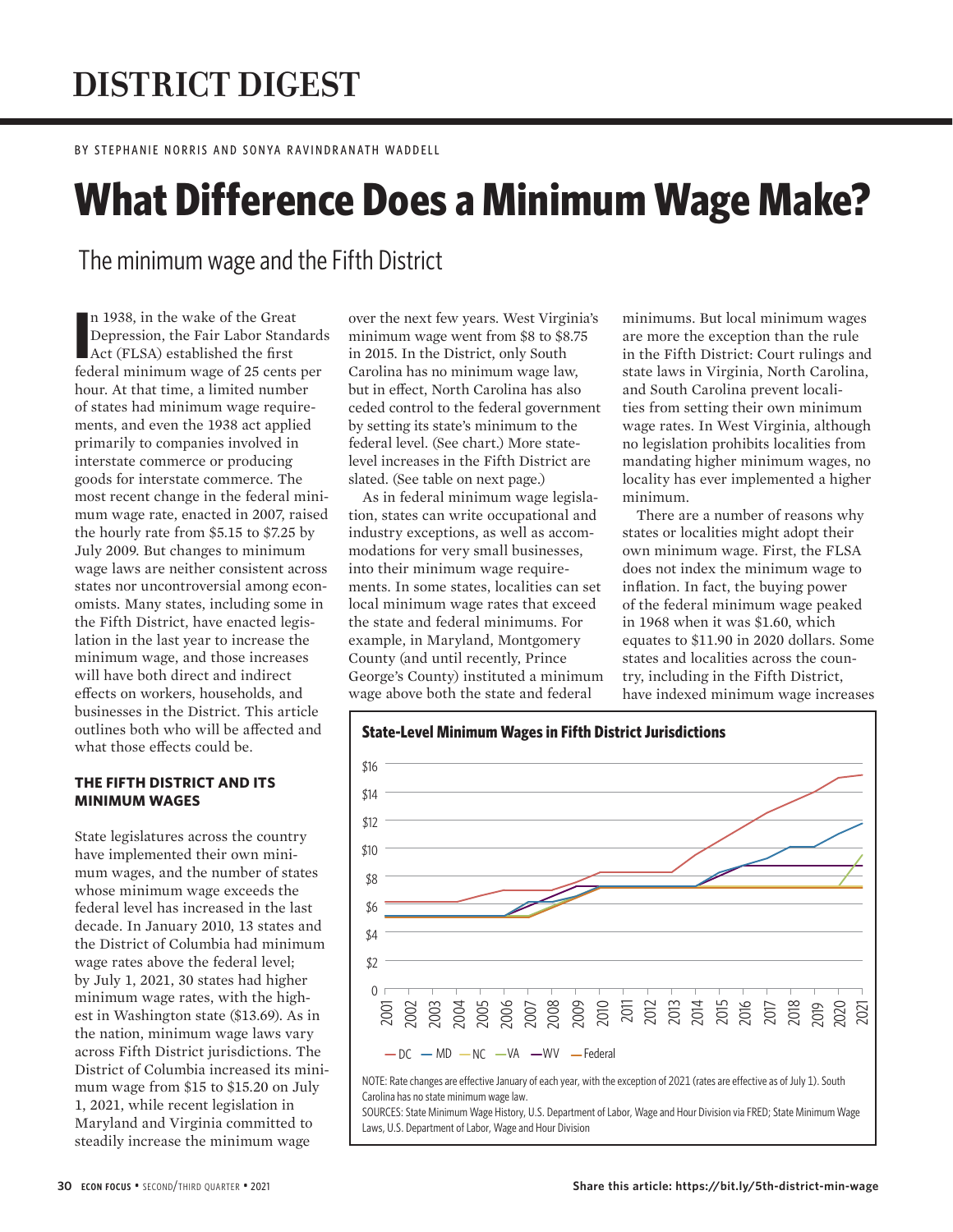| <b>Minimum Wage Increases in the Fifth District</b> |                               |                                       |                                                                                                                           |                                                                               |  |  |
|-----------------------------------------------------|-------------------------------|---------------------------------------|---------------------------------------------------------------------------------------------------------------------------|-------------------------------------------------------------------------------|--|--|
|                                                     | 2021                          | 2020<br><b>Minimum</b><br><b>Wage</b> | <b>Scheduled Increases</b>                                                                                                |                                                                               |  |  |
|                                                     | <b>Minimum</b><br><b>Wage</b> |                                       | <b>Set Rate Increases</b>                                                                                                 | <b>Inflation Indexing</b>                                                     |  |  |
| <b>District of Columbia</b>                         | \$15.20 <sup>1</sup>          | \$15.00 <sup>2</sup>                  | None <sup>3</sup>                                                                                                         | Annual indexing based on<br>CPI-U (DC metro average)<br>starting July 1, 2021 |  |  |
| <b>Maryland</b>                                     | \$11,75                       | \$11.00                               | January 1, 2022: \$12.50 <sup>4</sup><br>January 1, 2023: \$13.25<br>January 1, 2024: \$14.00<br>January 1, 2025: \$15.00 | None                                                                          |  |  |
| <b>South Carolina</b>                               | $$7.25^5$                     | \$7.25                                | None                                                                                                                      |                                                                               |  |  |
| <b>North Carolina</b>                               | \$7.25                        | \$7.25                                | None                                                                                                                      |                                                                               |  |  |
| <b>Virginia</b>                                     | $$9.50^6$                     | \$7.25                                | January 1, 2022: \$11.00<br>January 1, 2023: \$12.00<br>January 1, 2025: \$13.50<br>January 1, 2026: \$15.00              | Annual indexing to CPI-U<br>(US City average) begins<br>January 1, 2027       |  |  |
| <b>West Virginia</b>                                | \$8.75                        | \$8.75                                |                                                                                                                           | None                                                                          |  |  |

SOURCES: U.S. Department of Labor State Minimum Wage Laws; EPI Minimum Wage Tracker; Code of the District of Columbia; Maryland Department of Labor; Code of Virginia; West Virginia Division of Labor.

<sup>1</sup> Effective July 1.

<sup>2</sup> Effective July 1, 2020; previously \$14.

<sup>3</sup> If the federal minimum wage increases above the D.C. rate, the D.C. rate will increase to \$1 above the federal minimum.

<sup>4</sup> Stepwise increases for employers with <15 employees begin in 2022 with an increase to \$12.20 and completes in January 2026 at \$15.

<sup>5</sup> South Carolina has no state minimum wage; federal limit applies. North Carolina's state minimum wage is set to equal the federal FLSA rate.

<sup>6</sup> Effective May 1.

to a consumer price index to account for future price increases. Second, the federal minimum wage does not account for regional variations in the cost of living, which states can address through higher state minimums and by allowing local minimum wage rates above state requirements. Third, setting their own legislation can enable states to fine-tune their minimum wages, for example, by setting separate stepwise increases for small businesses.

## **EFFECTS OF A MINIMUM WAGE INCREASE**

When trying to assess the potential impact of an increased minimum wage, the first step is to understand which workers are likely to be affected. In a 2019 article in the *Quarterly Journal of Economics*, Doruk Cengiz of the firm OMP and co-authors estimated employment and wage changes in

reaction to 138 state-level minimum wage increases between 1979 and 2016. They found that spillovers in wage increases extend up to \$3 above the minimum wage and represent around 40 percent of the overall wage increase from minimum wage changes. (They calculated a 6.8 percent increase in the average wages of affected workers.) In a February 2021 NBER working paper, Orley Ashenfelter of Princeton University and Štěpán Jurajda of the Center for Economic Research and Graduate Education - Economics Institute used price and wage data from McDonald's restaurants to find a strong relationship between the increase in the minimum wage and increase in restaurant wages. Although much of the wage increase was among workers near the effective minimum wage level, many restaurants sought to preserve their pay premium and thus increased wages regardless of whether

the minimum wage was binding — that is, whether the minimum was higher than what their workers were already receiving.

Cengiz and his co-authors found that the benefits of wage spillovers accrue only to those who had a job before the minimum wage increase and not to new entrants. They argued that the spillovers were generated from concerns about relative pay — firms bumping up the pay of workers who were just above the minimum wage in order to preserve pay differentials within the firm — and not from the fact that the higher wage floor enticed nonemployed workers to take a job.

On one hand, if the minimum wage rises above a nonemployed worker's reservation wage (that is, the lowest wage at which a worker is willing to work), he or she will take a job. On the other hand, the rise in the minimum wage, or even the discussion of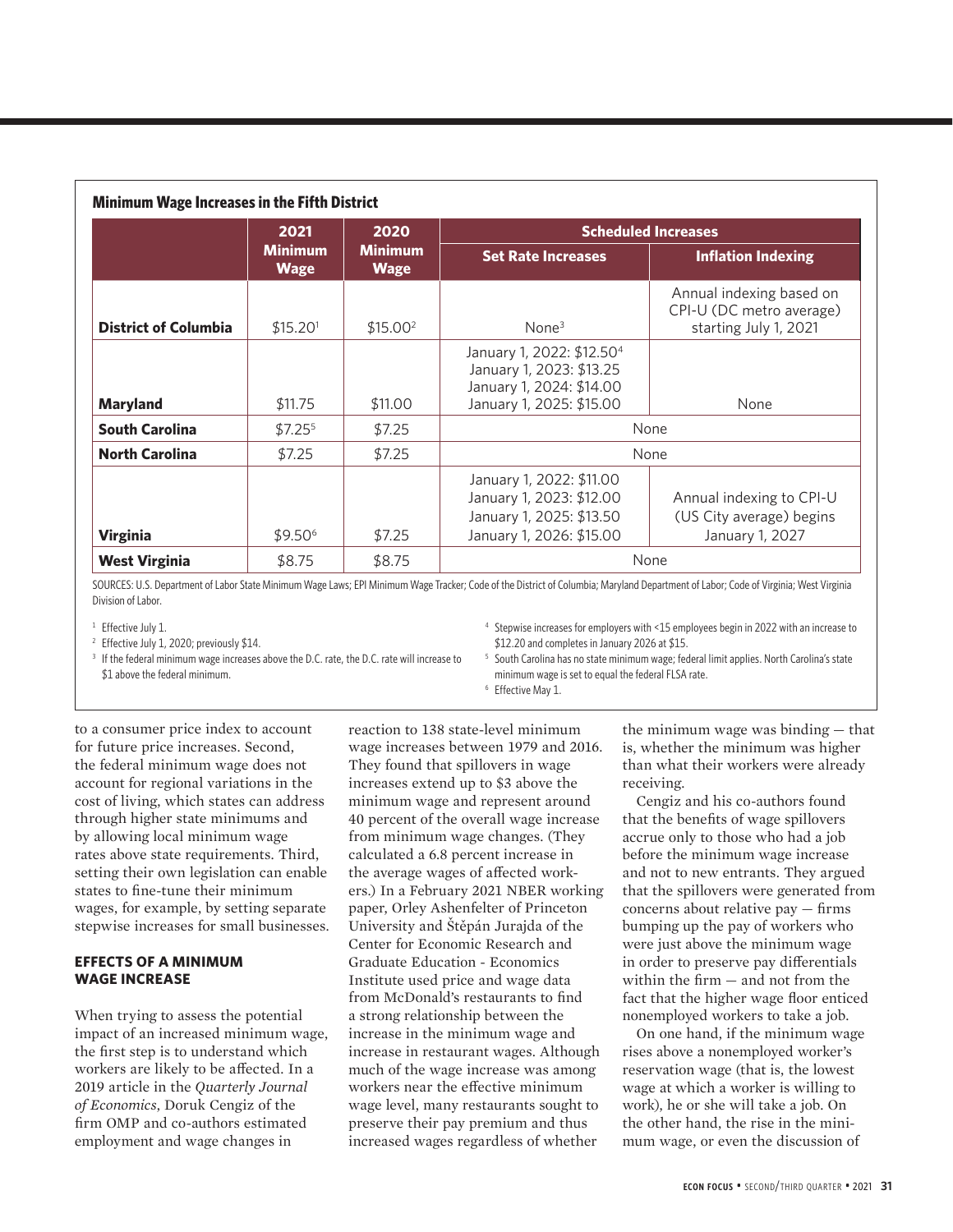a possible minimum wage hike, could itself result in an increase in workers' reservation wages. The economy seems to be experiencing such an increase in reservation wages today — not just as a result of the \$15 minimum wage discussion, but also as the result of a pandemic that had a disproportionately large impact on our lowest wage workers. (See "Do Employees Expect More Now?" p. 1.)

More controversial than the relationship between the minimum wage and average wages is the effect of an increase in the minimum wage on employment — at least using the minimum wage increases that have been observed in the United States. Economic theory from Econ 101 would imply that if the minimum wage acts as a price floor in a competitive labor market, then enacting a minimum wage will reduce labor demand and thus reduce employment. The evidence of an employment decline after a minimum wage increase, however, has been mixed. Broadly, the literature suggests limited aggregate employment effects but a negative employment effect for workers earning at or below the minimum wage prior to the increase. In their 2019 article, Cengiz and his co-authors found that an average minimum wage hike led to a large and statistically significant decrease in the number of jobs below the minimum wage in the five years after the minimum wage was implemented or changed. Those lost jobs were almost entirely offset by an increase in the number of jobs at or slightly above the minimum wage. This is what economists call a labor-labor substitution at the lower end of the wage distribution. The researchers found no indication of significant employment changes in the upper part of the wage distribution.

In a 2021 review of some of the literature, David Neumark of the University of California, Irvine and Peter Shirley of the West Virginia Legislature reported that 55.4 percent of the papers that they examined found employment effects that were negative and

significant. They argued that the literature provides particularly compelling evidence for negative employment effects of an increased minimum wage for teens, young adults, the less educated, and the directly affected workers. On the other hand, in a 2021 *Journal of Economic Perspectives* article that analyzed the effect of the minimum wage on teens ages 16-19, Alan Manning of the London School of Economics and Political Science wrote that although the wage effect was sizable and robust, the employment effect was neither as easy to find nor consistent across estimations.

Thus, although the literature supports an effect on employment among the most affected workers, it does not appear to be as sizable as theory might suggest. But how else do employers respond to a forced increase in the cost of labor? For one, they could pass the cost increase along to customers — and there is some evidence for that. In a 2018 *ILR Review* article, Sylvia Allegretto and Michael Reich of the University of California, Berkeley found that minimum wage increases are largely absorbed by price increases. Daniel Cooper and María José Luengo-Prado of the Boston Fed and Jonathan Parker of the Massachusetts Institute of Technology concluded much the same in a 2020 article in the *Journal of Money, Credit, and Banking*.

There are other ways that employers could absorb the increased wage. For one, employers could cut nonwage compensation, such as health care benefits or vacation time. Alternatively, if raising wages lowers turnover among firms, they might find that labor costs increase substantially less than the increased wage would suggest — thus accounting for the smaller employment effect. Firms might also turn to automation in the face of rising labor costs.

Another possibility is that firms do not operate in a perfectly competitive labor market. For example, firms might have monopsony power, where a firm is the price-setter of wages rather than the price-taker. (See "Raise the

Wage?" *Econ Focus*, Third Quarter 2014.) In this model, the employer faces an increasing marginal cost per worker and thus will underpay and underemploy given the productivity of the workforce; by setting a minimum wage above what the monopsonist chooses, the government imposes a constant marginal cost per worker, thus leading the firm to both employ and pay more.

#### **WHO ARE THE MINIMUM WAGE WORKERS?**

The complex and regional nature of minimum wage legislation makes it more complicated than one would think to understand exactly which workers are affected by minimum wage legislation. Roughly 139 million employees, or 85 percent of the U.S. workforce, qualify for FLSA protections. Employees in certain occupations and industries (for instance, individuals elected to state and local offices and their staffs) are not covered by the FLSA. Even for those who qualify for FLSA coverage, there are exemptions to the minimum wage requirement for some employees (for instance, employees in some computer-related occupations who pass salary and duties tests) and subminimum wage provisions for workers including new hires under age 20, full-time students, employees with disabilities, and tipped workers.

Nationwide, the share of U.S. workers earning at or below the minimum wage is small. According to the Bureau of Labor Statistics *Characteristics of Minimum Wage Workers* report, in 2020, 55.5 percent of all wage and salaried workers, or 73.3 million workers ages 16 and older, were paid hourly. Of these workers, 1.5 percent reported earning at or below the federal minimum wage in 2020, compared to 13.4 percent in 1979. According to the same report, in the Fifth District, the share of hourly workers at or below the federal minimum ranged from 1.8 percent in the District of Columbia and North Carolina to 4.4 percent in South Carolina. This can, of course, vary notably by age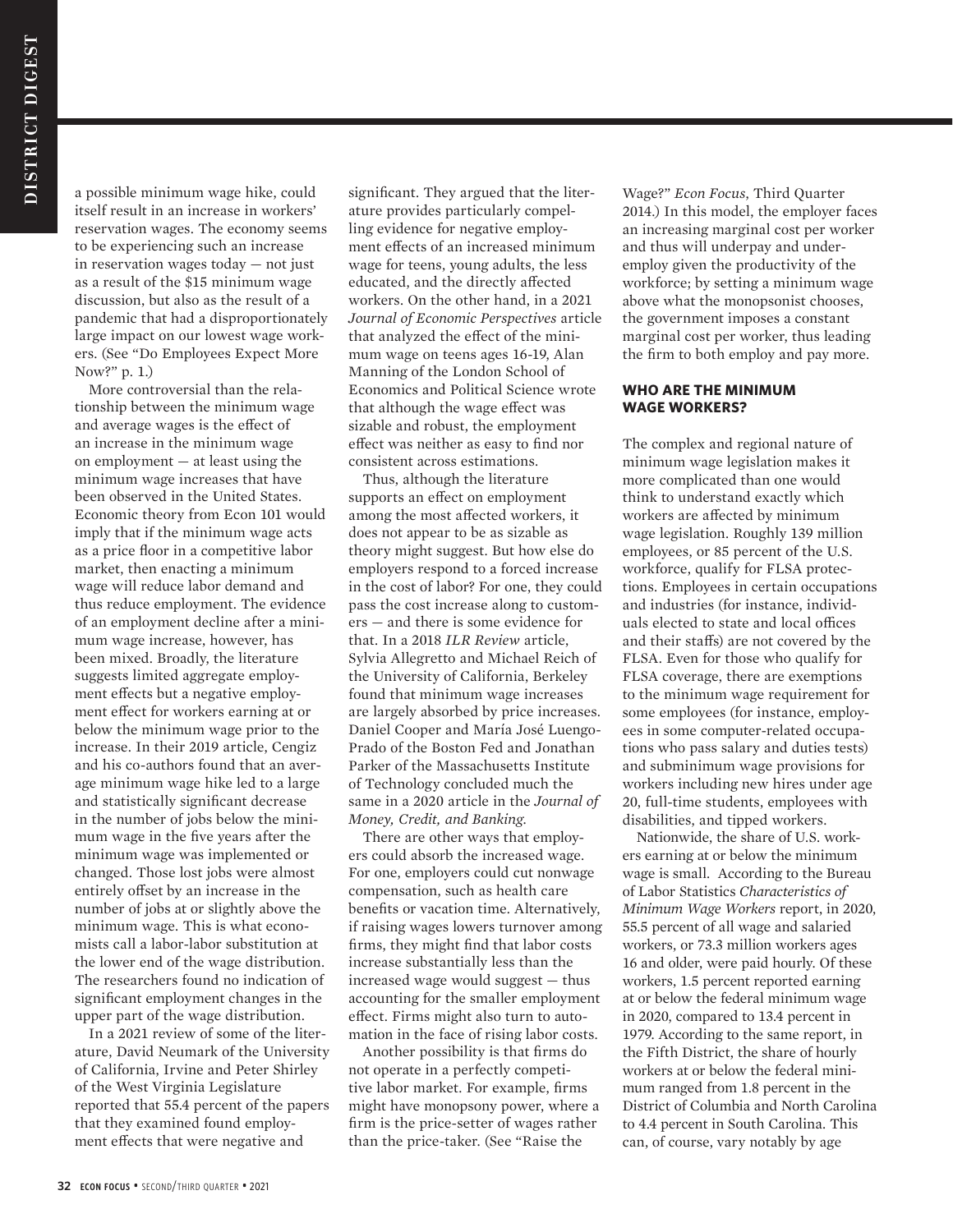|                             | <b>Total Estimated</b><br><b>Workforce</b> | <b>Directly Affected</b> | <b>Indirectly Affected</b> | <b>Total Share of</b><br><b>Workforce Affected</b> |
|-----------------------------|--------------------------------------------|--------------------------|----------------------------|----------------------------------------------------|
| District of Columbia        | 372,884                                    | 3,192                    | 7,258                      | 2.8%                                               |
| Maryland                    | 3,047,895                                  | 54,743                   | 46,253                     | 3.3%                                               |
| North Carolina              | 4,572,109                                  | 1,072,696                | 436,771                    | 33.0%                                              |
| South Carolina              | 2,174,795                                  | 540,810                  | 189,334                    | 33.6%                                              |
| Virginia                    | 4,073,552                                  | 603,202                  | 332,338                    | 23.0%                                              |
| West Virginia               | 714,738                                    | 188,799                  | 61.614                     | 35.0%                                              |
| <b>Fifth District Total</b> | 14,955,973                                 | 2,463,442                | 1,073,568                  | 23.6%                                              |

group. According to Alan Manning in a 2021 *Journal of Economic Perspectives* article, more than 25 percent of teens reported an hourly wage at or below the minimum in 2019. Yet they represent only about 10 percent of all minimum wage workers in 2019 compared to about a third of minimum wage workers in 1979.

Understanding the effect of a \$15 minimum wage requires figuring out the number of workers who make less than \$15 per hour, not less than the current \$7.25. Also, most minimum wage laws increase the wage over time, so any analysis would have to assess how many workers will make less than \$15 in the future, thus requiring a forecast of market-based wage growth. For example, the Congressional Budget Office (CBO) analyzed the proposed Raise the Wage Act of 2021 — which would raise the federal minimum wage in annual increments to \$15 by June 2025 and then increase it at the same rate as median hourly wages and estimated that by 2025, 17 million workers, or 10 percent of the projected labor force, will earn less than \$15 per hour during an average week in 2025.

In addition, the CBO — consistent with findings in the literature assumed that the 10 million workers who would have wages only slightly higher than the proposed minimums would also be "potentially affected" on the basis that employers would retain

some pay differences across their workforce. Therefore, according to this analysis, increasing the minimum wage to \$15 through the proposed legislation would affect the pay of about 27 million workers nationwide.

Under different assumptions, particularly about nominal wage growth for low-wage workers, the Economic Policy Institute (EPI) Minimum Wage Simulation Model estimates that the Raise the Wage Act could affect the pay of roughly 32 million U.S. workers by 2025 — considerably more than the CBO estimate. Because of the act's provision to phase out the tipped worker subminimum wage — increasing it from \$2.13 in 2021 to \$12.95 by 2025 — even states that will have \$15 per hour (or higher) minimum wages in 2025 will see an increase in the number of affected workers. EPI estimates that 2.46 million workers in the Fifth District would be directly affected by the Raise the Wage Act, as would the additional 1.07 million workers making between the new minimum wage and 115 percent of the new minimum. (The 1.07 million workers are comparable to the CBO's "potentially affected" workers.) West Virginia and the Carolinas, where the minimum wage is at or slightly above the prevailing federal level and where there are no planned increases, would see the largest share of their workforces affected by 2025. (See table.)

Of the estimated 3.54 million Fifth District workers who would see direct or indirect wage increases, 64 percent would be over 25 years old. Teenagers and young adults (age 16-24) comprise 15 percent of the workforce but would account for 36 percent of workers getting a wage boost. Twentyeight percent of women working in the District would see a wage boost, compared with 19 percent of men. Employees across sectors would be affected by the minimum wage increase, but service industries like retail, restaurants, and accommodations would see some of the highest shares of their employees get wage boosts in the Fifth District. The ripple effect of the minimum wage increase would reach households across the income and education distribution, but low-income households would be most affected.

### **IS THE MINIMUM WAGE THE BEST POLICY?**

Theoretically and empirically, a higher minimum wage brings many positive and negative forces to bear on employment. It is not always clear which ones will prevail, so judgments must be made in any analysis of the cost and benefit of minimum wage legislation. In the CBO's analysis of the Raise the Wage Act, two minimum-wage-related employment dampeners (higher prices reducing demand and labor-saving technology